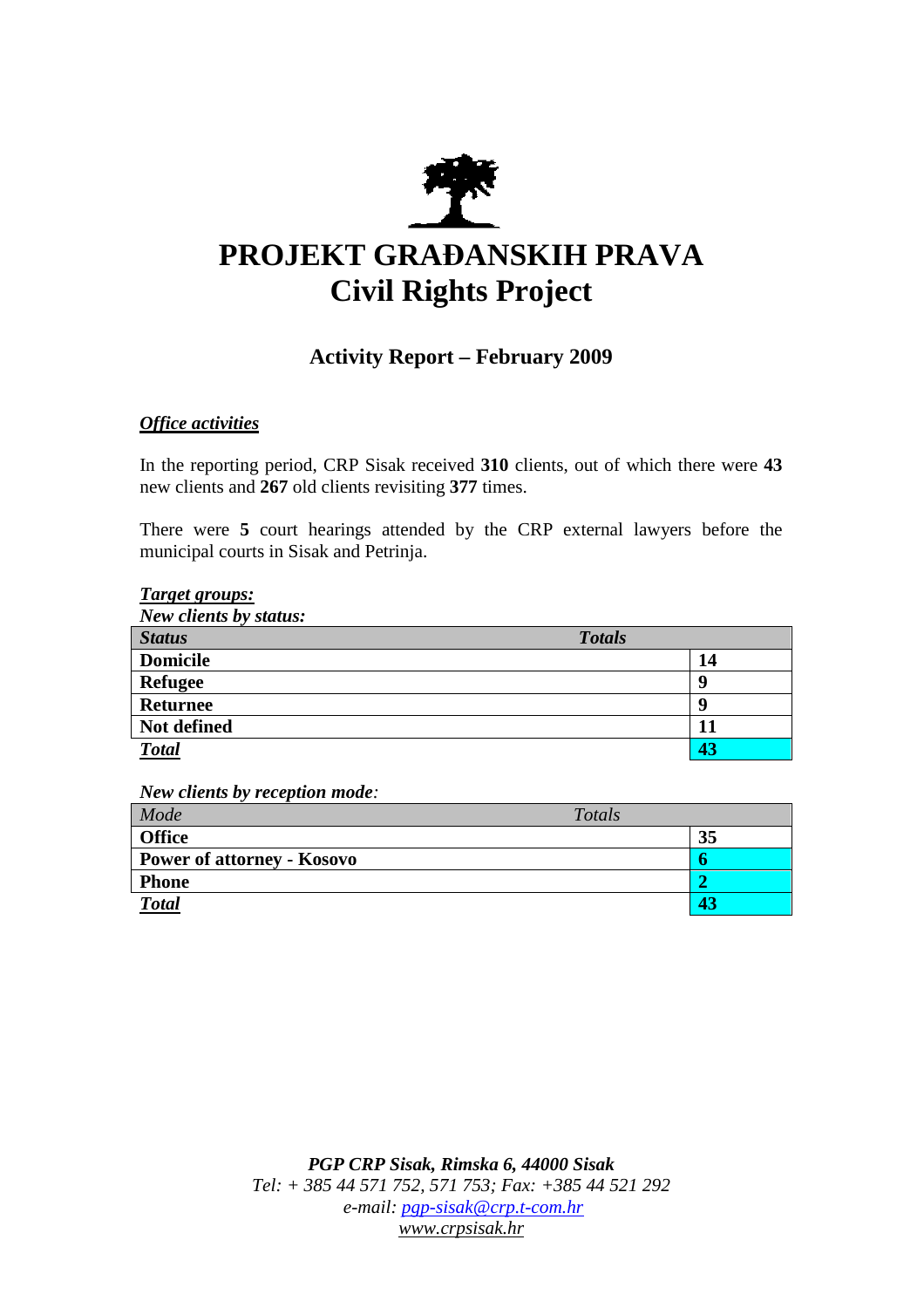| <b>TYPE OF CASE</b>                    | <b>NUMBER OF EVENTS</b> |
|----------------------------------------|-------------------------|
| Citizenship                            | 17                      |
| Documents and status                   | 54                      |
| Ownership                              | 129                     |
| Pension and health and social security | 81                      |
| Housing care                           | 34                      |
| Tenancy rights                         | 30                      |
| Labour                                 | 12                      |
| Misdemeanour                           | 3                       |
| Other                                  | 49                      |
| <b>TOTAL</b>                           | 409                     |

During the reporting period, there were **86** successfully solved request. They mainly relate to documents, status and establishment of ownership cases.

| Appeals/complaints                      | 10  |
|-----------------------------------------|-----|
| Letters                                 | 80  |
| Lawsuits                                | 4   |
| Constitutional complaint                |     |
| Submissions- institution of proceedings |     |
| Submissions $-$ other                   | 50  |
| Legal counseling                        | 140 |
| Quick advises                           | 129 |
| <b>TOTAL</b>                            | 418 |

# **LEGAL ASSISTANCE**

## *Legal issues*

The legal issues that CRP has been dealing with remain the same, as it can be seen in the table above (type of case.) Also, despite of some changes in proceedings, the problems related to cases remain generally the same: lengthy proceedings, postponing of court hearings, favouring of temporary users over the owners, not encouraging the return of refugees, etc. The court and administration do not act impartially when the State is involved in the case, but exactly the opposite, being completely on the side of the State. The laws, even when they are good, are not being applied well, but the following will present how the Croatian Government brings laws that are not good.

On 1 February 2009 the Law on Free Legal Aid came into force. CRP, as well as other NGOs and other interested parties, was aware that the Law was not good, i.e. was too bureaucratic and too restrictive regarding both free legal aid providers and users. CRP has been reporting on the bringing of the Law. However, the beginning of implementation of the Law showed even worse situation. Namely, the implementation was not prepared. The County offices, at least the Sisak-Moslavina county office, are not prepared for the implementation of the Law. They do not have proper computer program for the free legal aid system, so the question is how they

> *PGP CRP Sisak, Rimska 6, 44000 Sisak Tel: + 385 44 571 752, 571 753; Fax: +385 44 521 292 e-mail: pgp-sisak@crp.t-com.hr www.crpsisak.hr*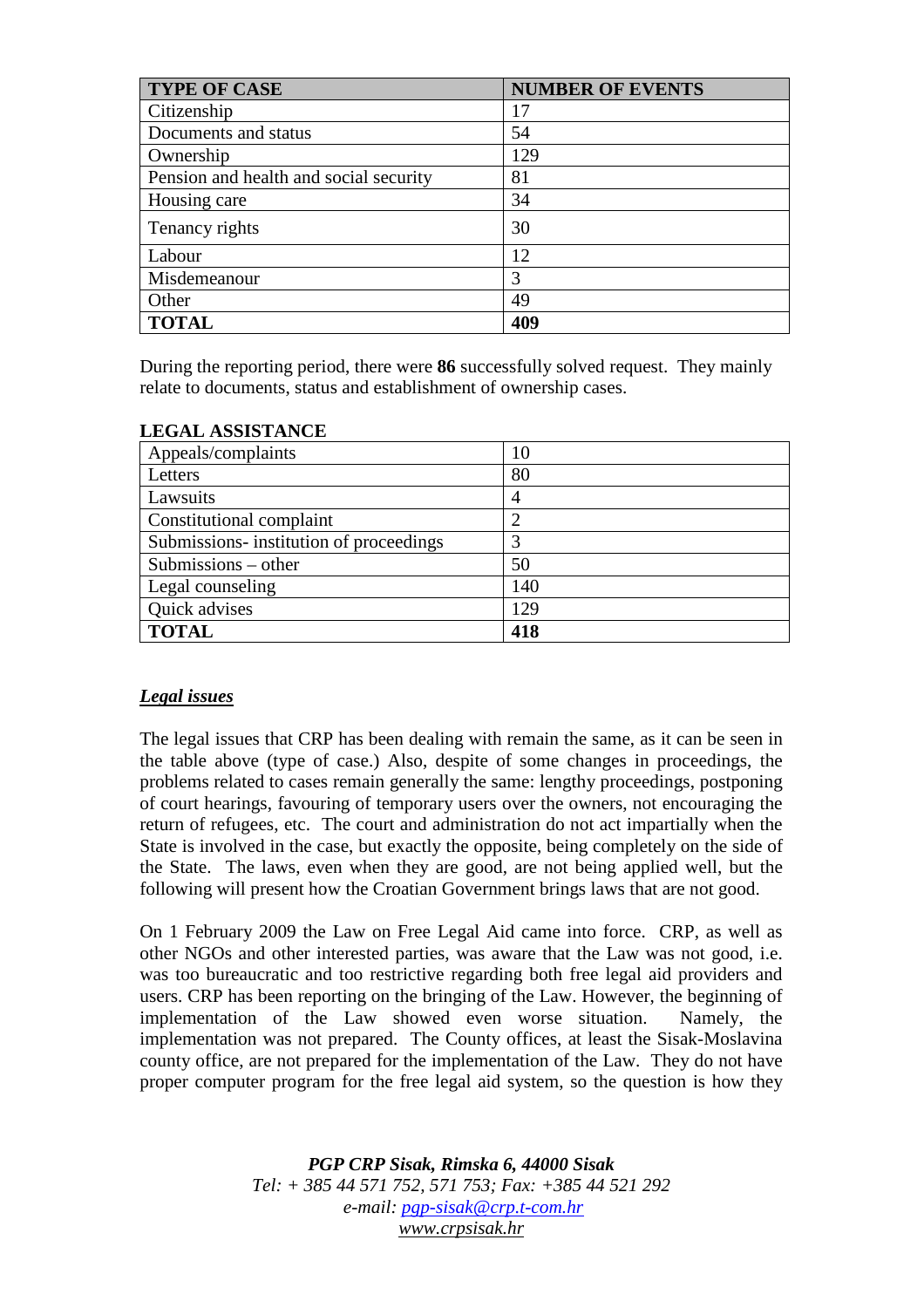will follow cases, procedures, providers, finances, etc. They also do not have clear criteria for dealing with requests.

The form of request for free legal aid is too extensive, complicated and not consistent to the Law and other laws. The form has 11 pages, which is too much for filling in for the clients, among who there are many illiterate people. Therefore, to apply for free legal aid, the clients need free legal aid! It is even difficult for CRP to fill in this form, as the form has many inconsistencies. Administrative proceedings are mixed with court proceedings and primary legal aid is mixed with secondary legal aid, so it is difficult to know what needs to be checked in the form. For example, administrative court is listed under administrative procedures and primary legal aid, but also under court procedures and secondary legal aid. There is a section in the form "legal advise", which is not paid by the State, so the question is why it needs to be approved by State, etc.

Regarding the administrative procedures, the Law covers status issues, pension and health insurance and social welfare. The question is: what about property issues, reconstruction, housing care, etc.? Regarding the court procedures, the Law covers ownership over house or flat of up to 35 m2, family law cases and labour cases. What about other property cases, terrorist acts, compensation for damage, etc.?

When the clients manage to submit the request, the County office issues an Order, with which the clients go to legal aid providers. CRP has received one (1) client with the order. The order is meant for only one legal action. There is a part of the order, which is to be filled by the provider, with data on actions taken and expenses. The order is valid for 15 days. The provider should inform the Office immediately on receipt of the order, or otherwise the order expires in 30 days? The provider should return the filled order within 15 days. However, NGOs do not return orders, but report periodically to the Ministry, based on the approved project proposals, though the order clearly gives deadlines for submission. Generally, there are many discrepancies between different forms, the Law, regulations, etc.

NGOs are to apply to the Ministry of Justice with project proposals until 20 March 2009 for the year of 2009? Then, it will take a month for decision on proposals, then period for appeals, then signing of contracts between the Ministry and NGOs, etc. it is difficult to imagine when NGOs would receive any money.

On the other hand, the Ministry brought the tariff for free legal aid. It is very low. For example, one submission costs 40,00 HRK of approximately 5,00 EUR. The tariff is same for all legal aid providers. It raises a very serious question: who will be motivated to be involved in the system?

The Ministry only covers the direct costs of legal actions and, as said above, at very low price. The question is: how will legal aid providers NGOs cover other related costs, e.g. postage, office supplies, such as copy paper, envelopes, computer, toners, etc., which are necessary for providing of legal aid. It is difficult to imagine the possibility of finding donors to cover only running of the office.

> *PGP CRP Sisak, Rimska 6, 44000 Sisak Tel: + 385 44 571 752, 571 753; Fax: +385 44 521 292 e-mail: pgp-sisak@crp.t-com.hr www.crpsisak.hr*